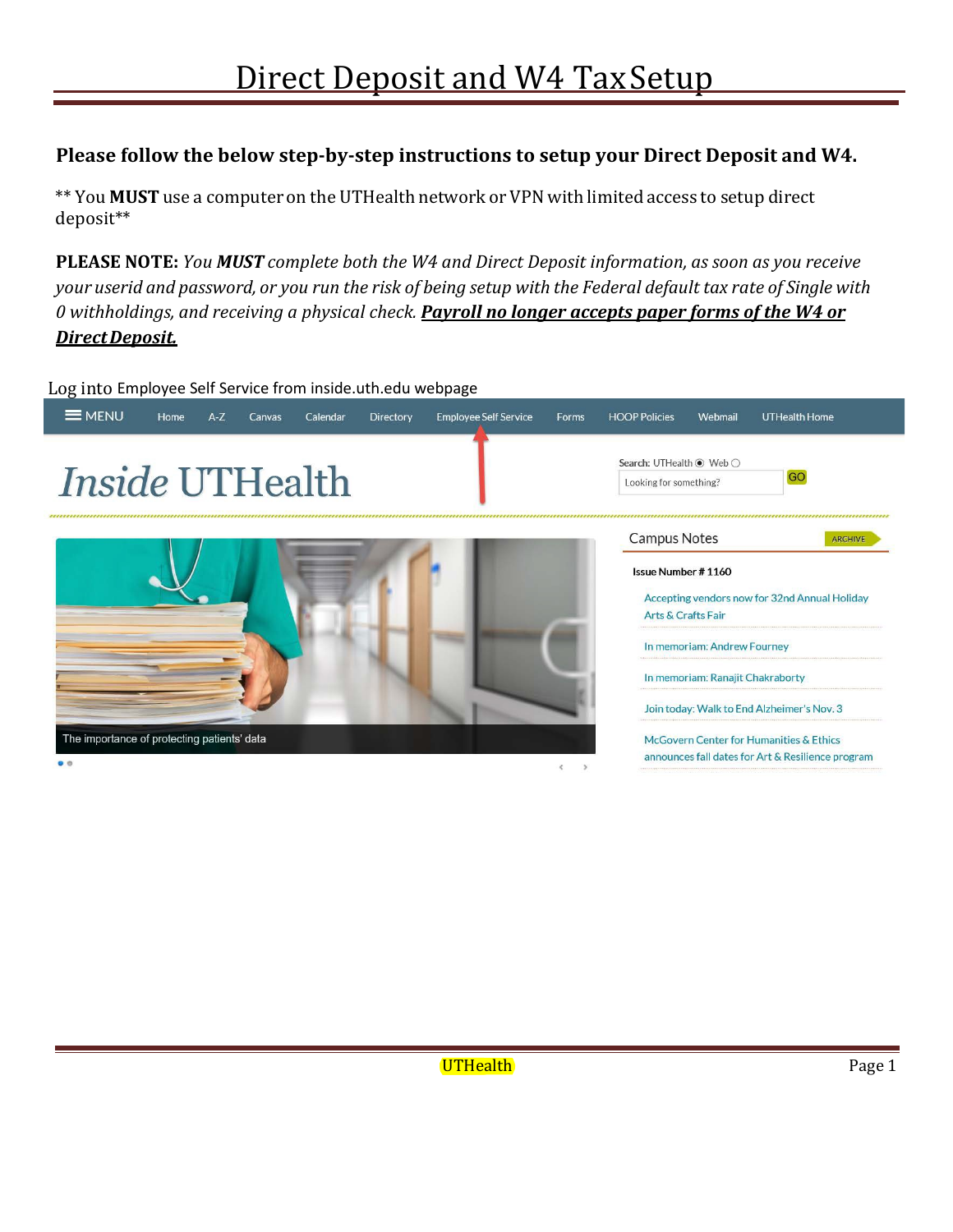Login using your user id and password here:

| #UTHealth                                                                 | <b>Protected Resource</b>                                                                                                                                                                    |
|---------------------------------------------------------------------------|----------------------------------------------------------------------------------------------------------------------------------------------------------------------------------------------|
| <b>The University of Texas</b><br><b>Health Science Center at Houston</b> | The resource you are requesting requires authentication.                                                                                                                                     |
| <b>Employee Self Service Login</b>                                        |                                                                                                                                                                                              |
| <b>Username</b>                                                           |                                                                                                                                                                                              |
| Password                                                                  |                                                                                                                                                                                              |
| Log in                                                                    |                                                                                                                                                                                              |
|                                                                           |                                                                                                                                                                                              |
|                                                                           |                                                                                                                                                                                              |
| <b>Change Password   Password Help</b>                                    |                                                                                                                                                                                              |
|                                                                           | WARNING! You are currently accessing a protected information resource. Unauthorized use is PROHIBITED! Usage of this system                                                                  |
|                                                                           | may be subject to security testing and monitoring. Misuse is subject to criminal prosecution. There is no expectation of privacy except as<br>otherwise provided by applicable privacy laws. |

Once you have logged in a "Self Service" menu will be brought up, navigate to My Compensation. You will then see the UT Direct Deposit/Exp Reimburs and the W-4 Tax information. Please go through each of these steps to successfully complete your Direct Deposit banking information and W4 Tax setup.

| <b>System Notifications</b>                                                                                                                                                                                                                                                                          | $C = 0$ | <b>Employee Self-service</b>                                                                                                                          |                                                                                      |                                                                                                                                                                           | $0 - 0 +$ |
|------------------------------------------------------------------------------------------------------------------------------------------------------------------------------------------------------------------------------------------------------------------------------------------------------|---------|-------------------------------------------------------------------------------------------------------------------------------------------------------|--------------------------------------------------------------------------------------|---------------------------------------------------------------------------------------------------------------------------------------------------------------------------|-----------|
| <b>System Maintenance</b><br>The MyUTH portal is taken down for maintenance every Saturday beginning at 7:00 pm<br>until Sunday at 8:00 am. Users will not be able to signon or access any functions in the<br>myUTH portal during this downtime.<br>$\Box$ Feed -<br>View All Articles and Sections |         | My Time<br>R<br><b>SER</b><br>Timesheet<br>Time and Labor Launch Pad<br>Monthly Schedule<br>Payable Time Summary<br>Payable Time Detail<br>Exceptions | My Leave<br>$\circ$<br>UT Leave Request<br>Vac/Sck/Prt Balances<br>Compensatory Time | My Compensation<br>View Paycheck<br><b>Base Compensation History</b><br>UT Direct Deposit/Exp Reimburs<br>W-4 Tax Information<br>View VI-2/W-2c Forms<br>W-2/W-2c Consent |           |
| <b>Quick Links</b>                                                                                                                                                                                                                                                                                   | 0.07    | My Personal Information                                                                                                                               | My Benefits                                                                          | <b>SECC</b>                                                                                                                                                               |           |
| 1095C Tax Forms                                                                                                                                                                                                                                                                                      |         | View Public Access Flags                                                                                                                              | myBenefitsID                                                                         | <b>SECC Current &amp; Past Donations</b>                                                                                                                                  |           |
| e<br><b>Employee Resources</b>                                                                                                                                                                                                                                                                       |         | Home and Mailing Address<br>Phone Numbers<br>Email Addresses<br><b>Emergency Contacts</b>                                                             | myUTBenefits<br>UT Retirement<br>UT Flex - Maestro<br>Care com                       | <b>SECC Contribution Summary</b>                                                                                                                                          |           |
| <b>Employee Worklife</b>                                                                                                                                                                                                                                                                             |         | <b>Ethnic Groups</b><br>Name Change                                                                                                                   |                                                                                      |                                                                                                                                                                           |           |
| <b>Benefits</b>                                                                                                                                                                                                                                                                                      |         | <b>Manage Delegation</b><br>Delegate authority for self-service transactions, and review<br>۳а<br>and revoke delegation requests                      |                                                                                      |                                                                                                                                                                           |           |
| æ<br>Human Resources                                                                                                                                                                                                                                                                                 |         |                                                                                                                                                       |                                                                                      |                                                                                                                                                                           |           |
| 8<br>Payroll                                                                                                                                                                                                                                                                                         |         | <b>Human Resources News</b>                                                                                                                           |                                                                                      |                                                                                                                                                                           | $C = 0 +$ |
|                                                                                                                                                                                                                                                                                                      |         | Human Resources - MyUTH<br>. SECC 'I give from the heart' campaign kicks off Sept. 24                                                                 |                                                                                      |                                                                                                                                                                           |           |
| s.<br>Perform2Achieve                                                                                                                                                                                                                                                                                |         | . Board of Regents names Milliken chancellor of the UT System<br>· Kara Crawford joins UTHealth's Governmental Relations team                         |                                                                                      |                                                                                                                                                                           |           |
| G)<br>Learn2Succeed                                                                                                                                                                                                                                                                                  |         | . College-bound students selected for 2018 UCSC Education Awards                                                                                      |                                                                                      |                                                                                                                                                                           |           |
| п<br>HOOP                                                                                                                                                                                                                                                                                            |         | . Dang, Glazier and Wong honored with President's Awards for Leadership                                                                               |                                                                                      |                                                                                                                                                                           |           |
| <b>Holiday Calendar</b><br>n                                                                                                                                                                                                                                                                         |         |                                                                                                                                                       |                                                                                      |                                                                                                                                                                           |           |
|                                                                                                                                                                                                                                                                                                      |         |                                                                                                                                                       |                                                                                      |                                                                                                                                                                           |           |

\*\* You may also Consent to receive and view your W2 electronically, as well as view your Paycheck stub in the same navigation.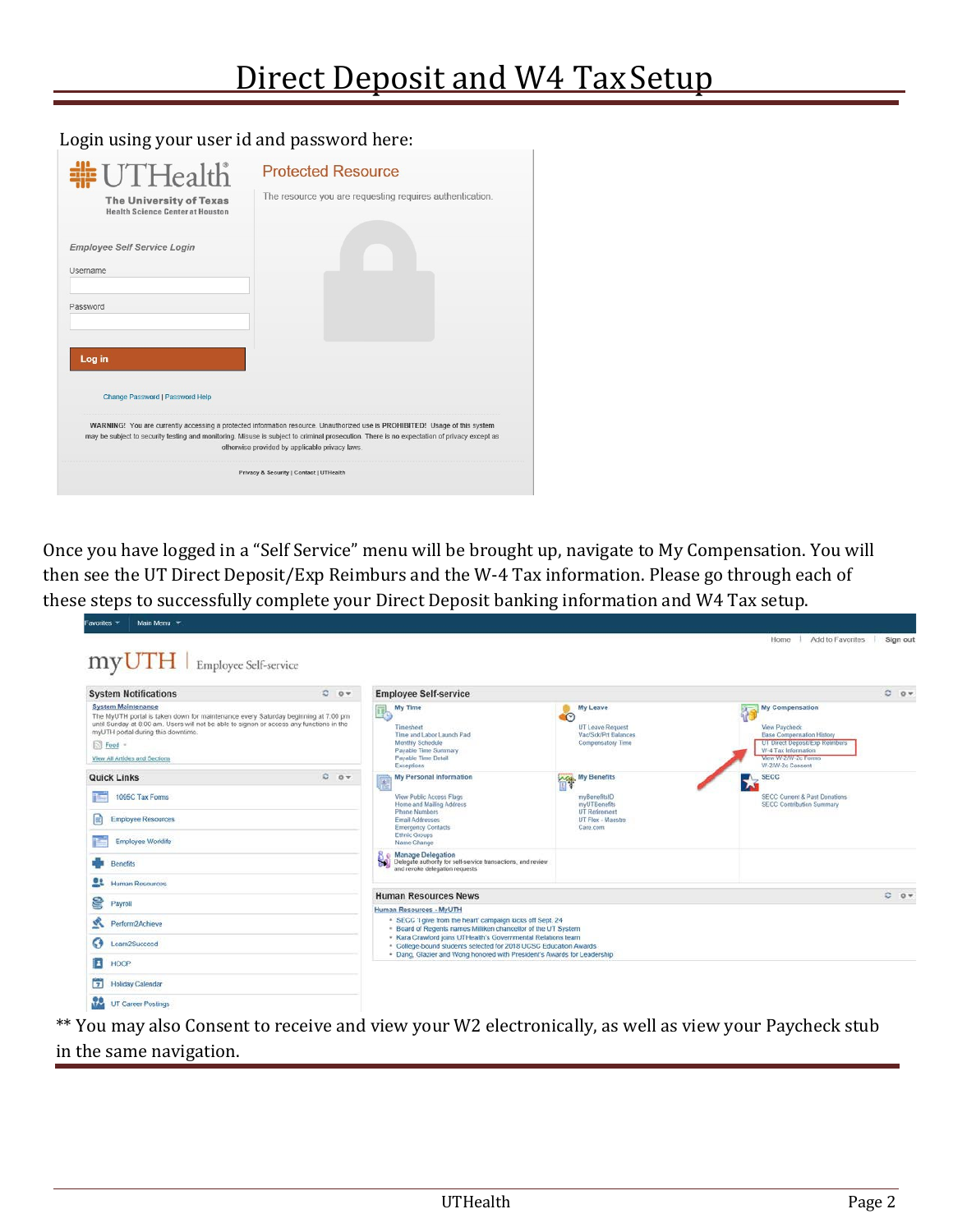# **UTHealth Direct Deposit Setup**

\*When setting up direct deposit you are **required** to set up the **Expense Reimbursement Account**. There is a separate tab next to the "Payroll Direct Deposit Acct" tab. If you choose not to receive your expense reimbursements through direct deposit then select the drop down for \*Direct Deposit Account Type and choose "Please Issue a Check". If you choose to receive your expense reimbursements through direct deposit then select the drop down for \*Direct Deposit Account Type and choose "Please Issue a Check". You **MUST** select one the other (add bank account or choose check) before setting up your payroll direct deposit.

The Direct Deposit self-service panel must be completed to receive your paycheck as a direct deposit. There is not a limit to how many accounts you can enter, however you must have a balance record. If you are just setting up **one account** select **"balance"** as the deposit type. If you are setting up multiple accounts select"amount" or "percent" and put a number between 1 and 998 into the deposit sequence. The last account MUST have "balance" as the deposit type which will default to a deposit sequence of 999. Having a balance recordwill ensure that your net pay gets depositedappropriately. You must also enter a Deposit Sequence for each of your Deposit types of amount or percent. The highest sequencing number will dictate the "last"in the order of deposits. The lower the number is, the higher the priority.

|                                                | <b>Payroll Direct Deposit Bank Account</b>                                                                                                   |                                                                                                                                       |               |              |                |               |                                       |   |                          |
|------------------------------------------------|----------------------------------------------------------------------------------------------------------------------------------------------|---------------------------------------------------------------------------------------------------------------------------------------|---------------|--------------|----------------|---------------|---------------------------------------|---|--------------------------|
| Jane M. Doe                                    |                                                                                                                                              |                                                                                                                                       |               |              |                |               |                                       |   |                          |
|                                                |                                                                                                                                              | Changes to your direct deposit are your responsibility!                                                                               |               |              |                |               |                                       |   |                          |
|                                                |                                                                                                                                              |                                                                                                                                       |               |              |                |               |                                       |   |                          |
|                                                | Deposits are made based on the deposit sequence number which identifies the priority of the deposit.<br>This number can be from "1" to "999" | "Note: do not use a routing number that starts with "5".<br>I DO NOT wish to receive a pay advice email notification each pay period. |               |              |                |               |                                       |   |                          |
| <b>Direct Deposit Details</b><br>*Account Type | <b>Routing Number</b>                                                                                                                        | <b>Account Number</b>                                                                                                                 | *Deposit Type |              | <b>Percent</b> | <b>Amount</b> | <b>Deposit</b><br>in Dollars Sequence |   |                          |
| Checking<br>$\checkmark$                       | 111000025                                                                                                                                    | 98768432                                                                                                                              | Amount        | $\checkmark$ |                | 100.00        | 997                                   | ÷ | $\overline{\phantom{0}}$ |

for the University to act on it 30 days after or until my employment is terminated. In the event one or more of my accounts is inactive causing my funds to be rejected and returned by the bank, the rejected portion will be deposited to one of my active accounts and I will be notified of this action in writing. Additional information regarding UTHSC-H Direct Deposit is available at: https://inside.uth.edu/finance/payroll/ddfag.htm#widd

If you have questions or need assistance please contact the payroll department at (713) 500-3962.

Save

Select the box above that states "I DO NOT wish to receive a pay advice email notification each payperiod", if you would *not like* to receive an email stating your direct deposit advice is ready to be viewed. You will still be able to view your advice in "View your Paycheck" in the self-service.

Once you have entered all direct deposit information, click Save. A confirmation will appear, click Ok.